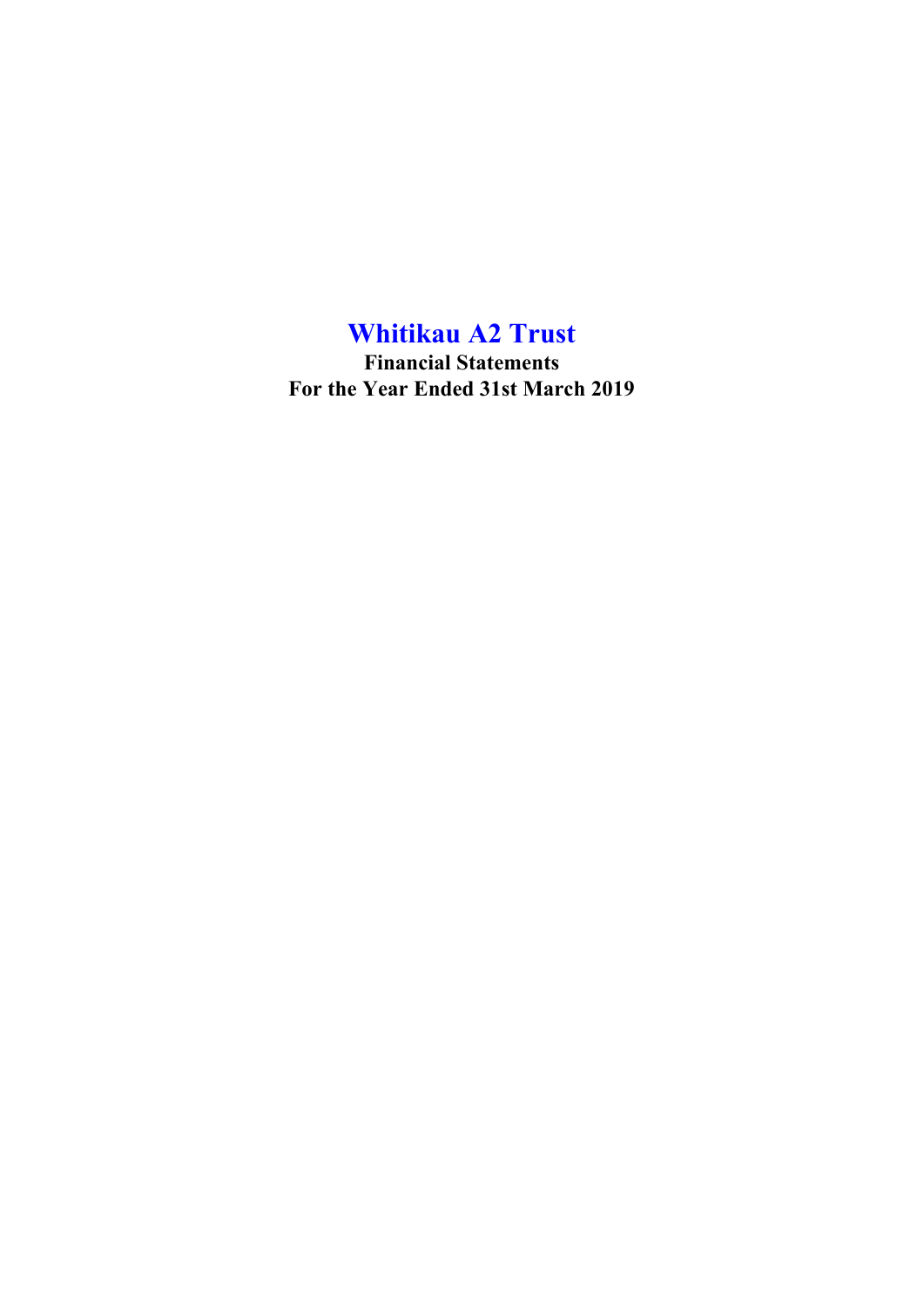## **Compilation Report For the Year Ended 31st March 2019**

Compilation Report to the Trustees of Whitikau A2 Trust

### **Scope**

On the basis of information you provided we have compiled, in accordance with Service Engagement Standard No. 2: Compilation of Financial Information, the financial statements of Whitikau A2 Trust for the period ended 31 March 2019. As described in Note 1 to the financial statements, these financial statements are a special purpose report, for internal management and taxation purposes only.

### **Responsibilities**

You are solely responsible for the information contained in the financial statements and have determined that the accounting policies used are appropriate to meet your needs and for the purpose that the financial statements were prepared.

The financial statements were prepared exclusively for your benefit. We do not accept responsibility to any other person for the contents of the financial statements.

## **No Audit or Review Engagement Undertaken**

Our procedures use accounting expertise to undertake the compilation of the financial statements from information you provided. Our procedures do not include verification or validation procedures. No audit or review engagement has been performed and accordingly no assurance is expressed.

## **Departure from Reporting Framework**

The accounting policies adopted are not in conformity with generally accepted accounting practice. Accordingly the financial statements should only be relied on for the expressly stated purpose.

### **Disclaimer**

As mentioned earlier in our report, we have compiled the financial information based on information provided to us which has not been subject to an audit or review engagement. Accordingly, neither we, nor any of our employees accept any responsibility for the reliability, accuracy or completeness of the compiled financial information nor do we accept any liability of any kind whatsoever, including liability by reason of negligence, to any person for losses incurred as a result of placing reliance on the compiled financial information.

**Kusabs Lasike Ltd** Chartered Acountants Rotorua

....... / ....... / 2019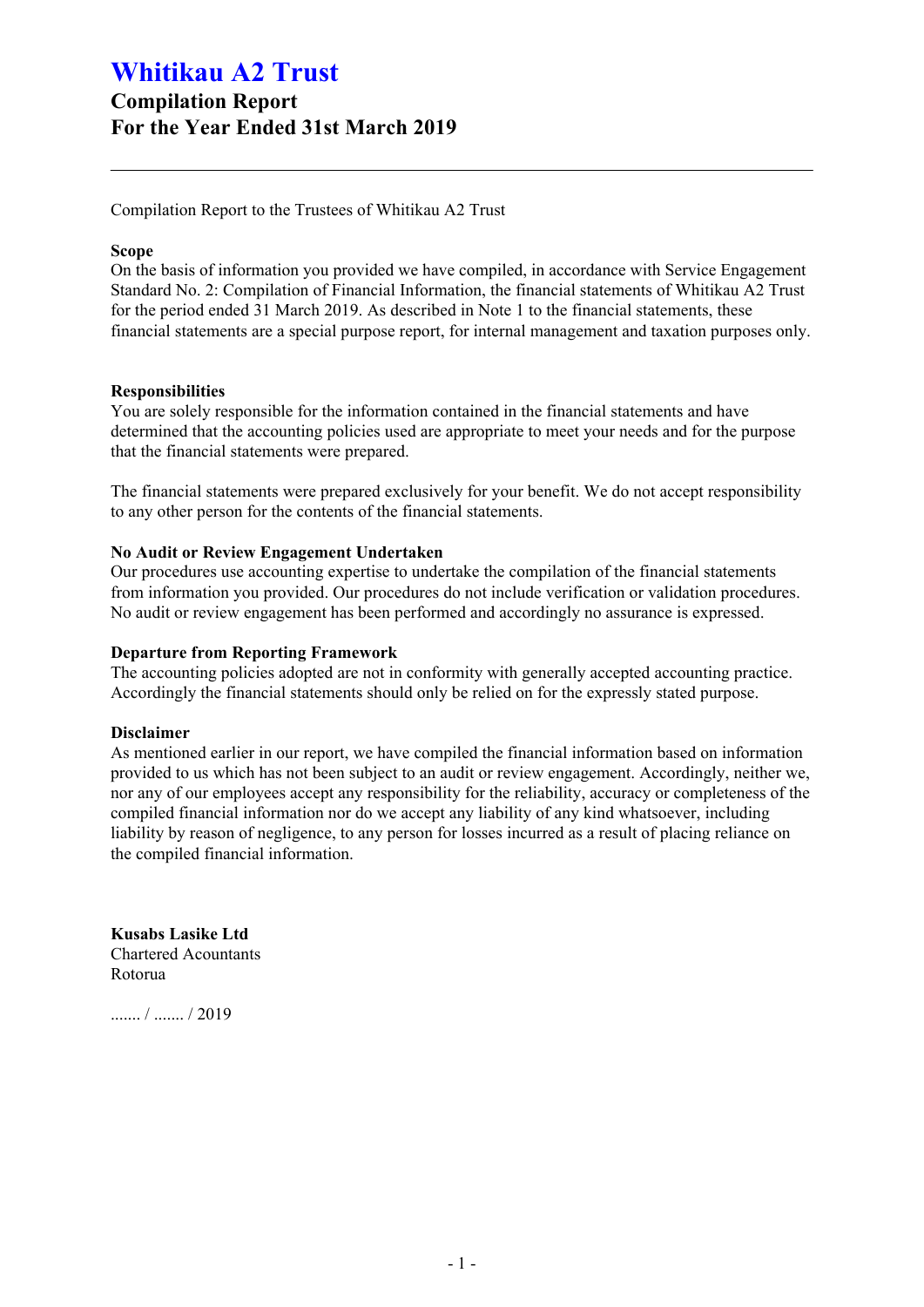## **Statement of Profit or Loss For the Year Ended 31st March 2019**

|                                                                      | 2019<br>\$ | 2018<br>$\boldsymbol{s}$ |
|----------------------------------------------------------------------|------------|--------------------------|
| <b>INCOME</b>                                                        |            |                          |
| Rent Received                                                        | 30,000     | 30,000                   |
| <b>GROSS PROFIT FROM TRADING</b>                                     | 30,000     | 30,000                   |
| <b>SUNDRY INCOME</b>                                                 |            |                          |
| <b>Interest Received</b>                                             | 2,583      | 2,586                    |
| <b>Total Income</b>                                                  | 32,583     | 32,586                   |
| <b>Less Expenses</b>                                                 |            |                          |
| <b>Accountancy Fees</b>                                              | 1,380      | 1,495                    |
| <b>ACC</b> Levies                                                    | (79)       |                          |
| <b>Bank Charges</b>                                                  |            | (1)                      |
| Interest - UOMI                                                      |            | 231                      |
| Travel                                                               | 680        | 555                      |
| Weed & Pest                                                          | 117        |                          |
| Trustee Meetings & Expenses                                          |            | 100                      |
| <b>Total Expenses</b>                                                | 2,098      | 2,380                    |
| Net Profit Before Depreciation                                       | 30,485     | 30,206                   |
| <b>Less Depreciation Adjustments</b><br>Depreciation as per Schedule | 51         | 64                       |
| <b>Net Operating Profit Before Tax</b>                               | 30,434     | 30,142                   |
| Income Tax Expense                                                   | (5,326)    | (5,275)                  |
| <b>NET PROFIT/(LOSS)</b>                                             | \$25,108   | \$24,867                 |
|                                                                      |            |                          |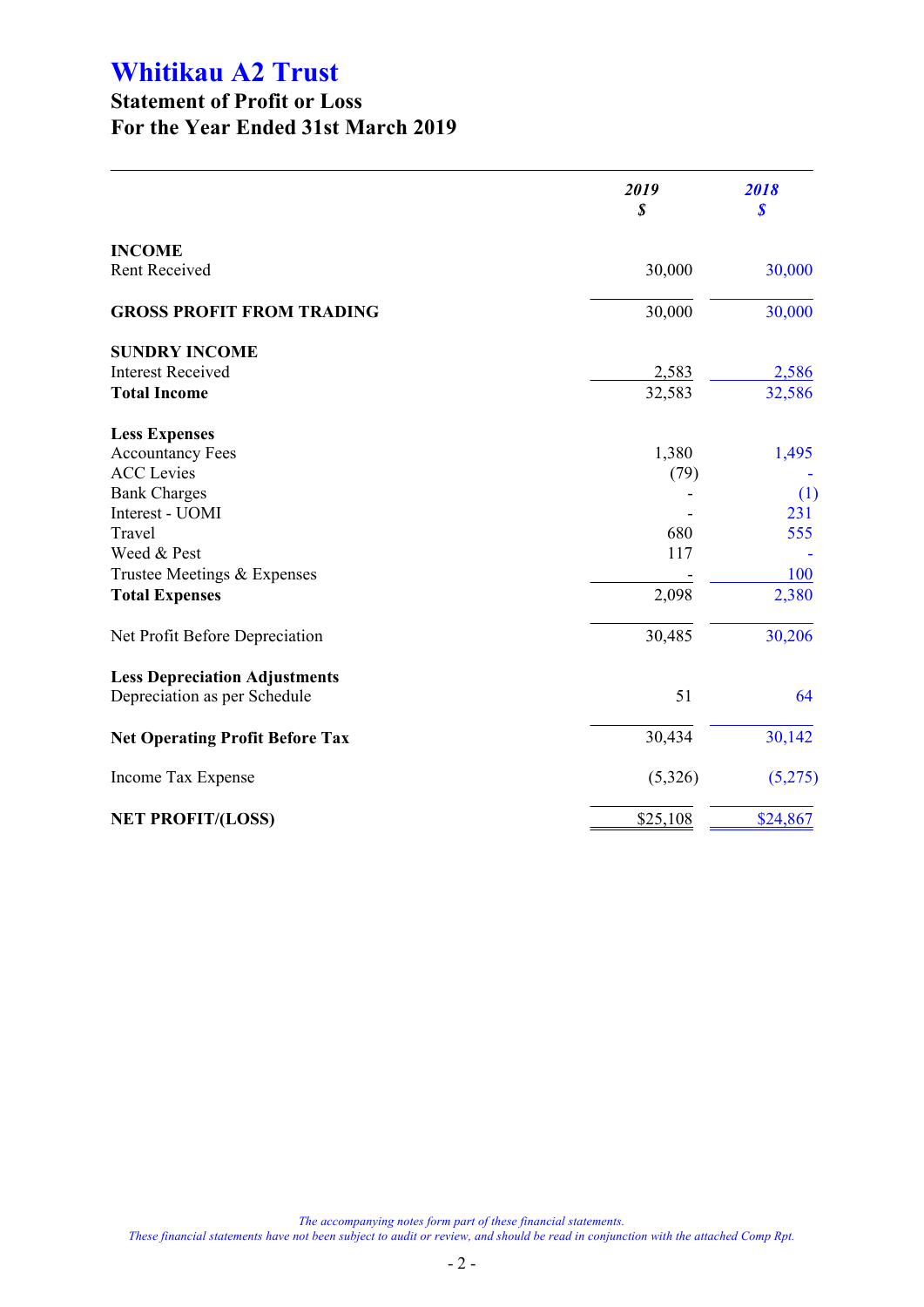## **Statement of Changes in Equity For the Year Ended 31st March 2019**

|                                                            | <b>Note</b> | 2019<br>\$ | 2018<br>S |
|------------------------------------------------------------|-------------|------------|-----------|
| TRUST EQUITY AT START OF YEAR                              |             | 576,548    | 552,081   |
| <b>REVENUE</b><br>Net Surplus for the Year                 |             | 25,108     | 24,867    |
| <b>OTHER MOVEMENT</b><br>Movement in Reserves              | 3           |            | (400)     |
| <b>Total Recognised Revenues and Expenses for the Year</b> |             | 25,108     | 24,467    |
| <b>TRUST EQUITY AT END OF YEAR</b>                         |             | \$601,656  | \$576,548 |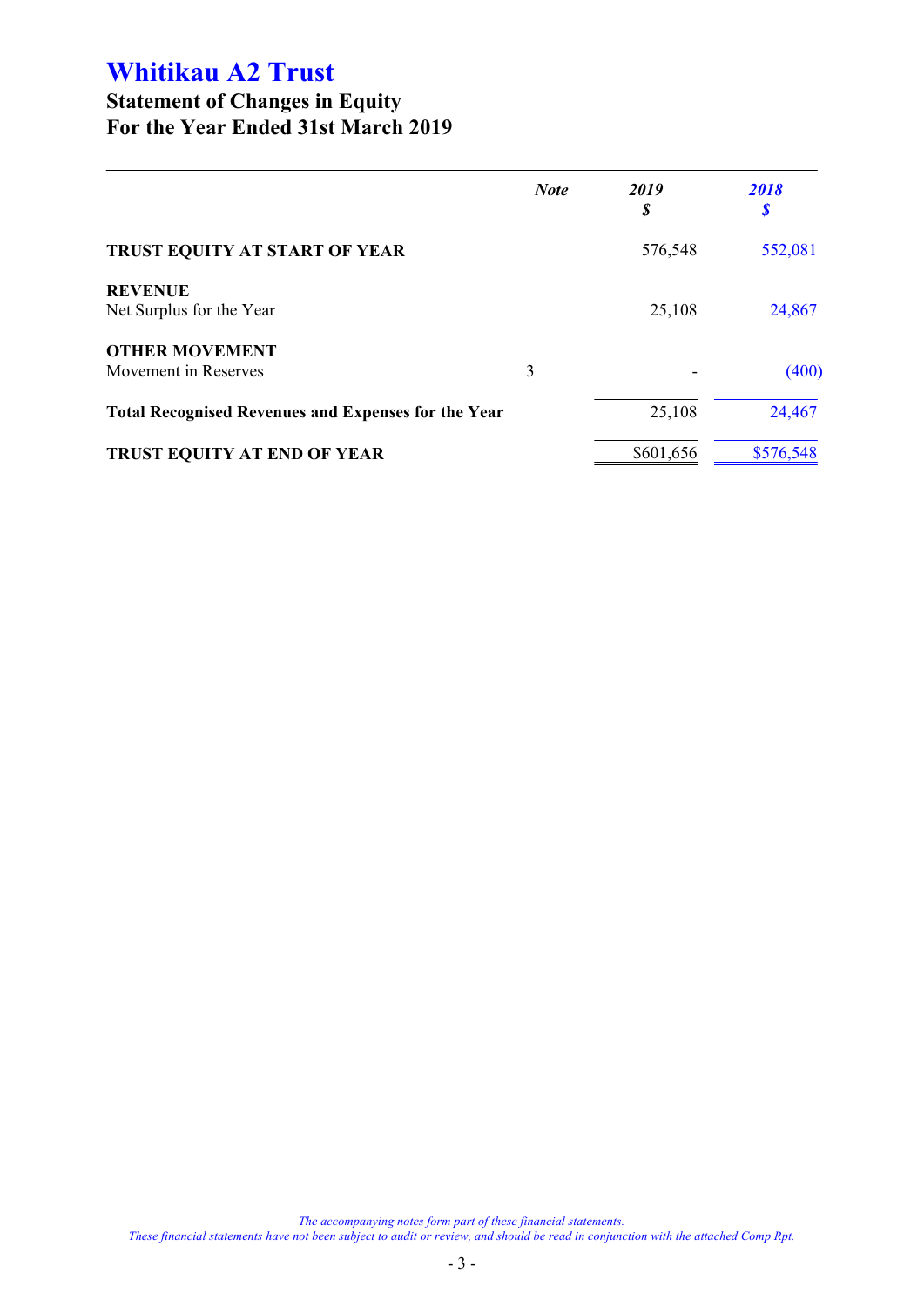## **Balance Sheet As at 31st March 2019**

|                                    |         | <b>Note</b> | 2019<br>\$ | 2018<br>\$ |
|------------------------------------|---------|-------------|------------|------------|
| <b>CURRENT ASSETS</b>              |         |             |            |            |
| ANZ Cheque A/c                     |         |             | 62,797     | 42,652     |
| <b>ANZ PIE Fund</b>                |         |             |            |            |
| <b>ANZ Term Deposit</b>            |         |             | 78,570     | 76,495     |
| <b>Accounts Receivable</b>         |         |             | 1,197      | 1,197      |
| <b>Interest Accrued</b>            |         |             | 392        | 374        |
| <b>Total Current Assets</b>        |         |             | 142,956    | 120,723    |
| <b>NON-CURRENT ASSETS</b>          |         |             |            |            |
| Fixed Assets as per Schedule       | 7       |             | 460,203    | 460,254    |
| <b>TOTAL ASSETS</b>                |         |             | 603,159    | 580,977    |
| <b>CURRENT LIABILITIES</b>         |         |             |            |            |
| Taxation                           |         |             | 1,503      | 2,933      |
| <b>Accounts Payable</b>            |         |             | (1)        | 1,495      |
| <b>Total Current Liabilities</b>   |         |             | 1,502      | 4,428      |
| <b>TOTAL LIABILITIES</b>           |         |             | 1,502      | 4,428      |
| <b>NET ASSETS</b>                  |         |             | \$601,657  | \$576,549  |
| Represented by;                    |         |             |            |            |
| <b>TRUST FUNDS</b>                 |         |             |            |            |
| <b>Beneficiaries Equity</b>        |         |             | 601,656    | 576,548    |
| <b>TRUST EQUITY</b>                | 3       |             | \$601,656  | \$576,548  |
| For and on behalf of the Trustees: |         |             |            |            |
| Trustee                            | Trustee |             |            |            |

Date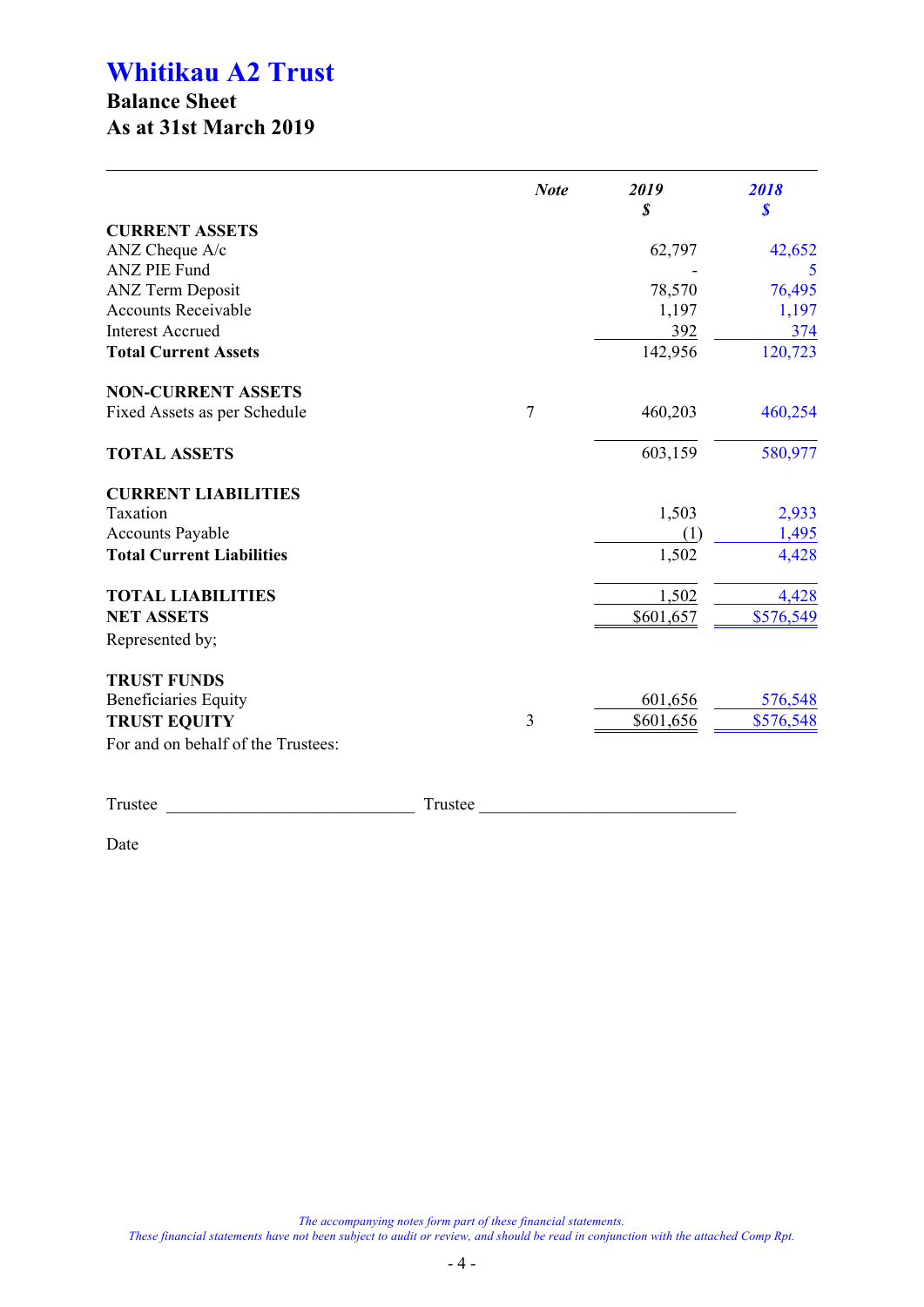## **Notes to the Financial Statements For the Year Ended 31st March 2019**

These financial statements are for Whitikau A2 Trust.

## **Reporting Entity**

The Trust is an Ahu Whenua Trust as defined under Section 215 of Te Ture Whenua Maori Act 1993.

The principal activity of the Trust is that of Leasing Land.

### **Measurement Base**

These financial statements are of special purpose and have been prepared for taxation purposes on the principles contained in the Income Tax Act 2007 and internal management purposes.

The accounting policies adopted are not in conformity with generally accepted accounting practice. Accordingly, the financial statements should only be relied on for the expressly stated purpose.

The accounting principles recognised as appropriate for the measurement and reporting of earnings and financial position on an historical cost basis have been used, with the exception of certain items for which specific accounting policies have been identified. The financial statements have been prepared on an accrual basis.

## **Changes in Accounting Policies**

There have been no changes in accounting policies. All policies have been applied on bases consistent with those used in previous years.

### **Specific Accounting Policies**

In the preparation of these financial statements, the specific accounting policies are as follows:

### (a) **Property, Plant & Equipment**

| The entity has the following classes of Property, Plant $&$ Equipment; |     |    |
|------------------------------------------------------------------------|-----|----|
| Land                                                                   | Nil |    |
| Plant & Equipment                                                      | 20% | DV |

All property, plant  $\&$  equipment except for land is stated at cost less depreciation.

Depreciation has been calculated in accordance with rates permitted under the Income Tax Act 2007.

### (b) **Goods & Services Tax**

These financial statements have been prepared inclusive of GST as Whitikau A2 Trust is not registered for GST.

## (c) **Taxation**

Income tax is accounted for using the taxes payable method. The income tax expense charged to the Statement of Profit or Loss is the estimated tax payable in the current year, adjusted for any differences between the estimated and actual tax payable in prior years.

#### *These financial statements have not been subject to audit or review, and should be read in conjunction with the attached Comp Rpt.*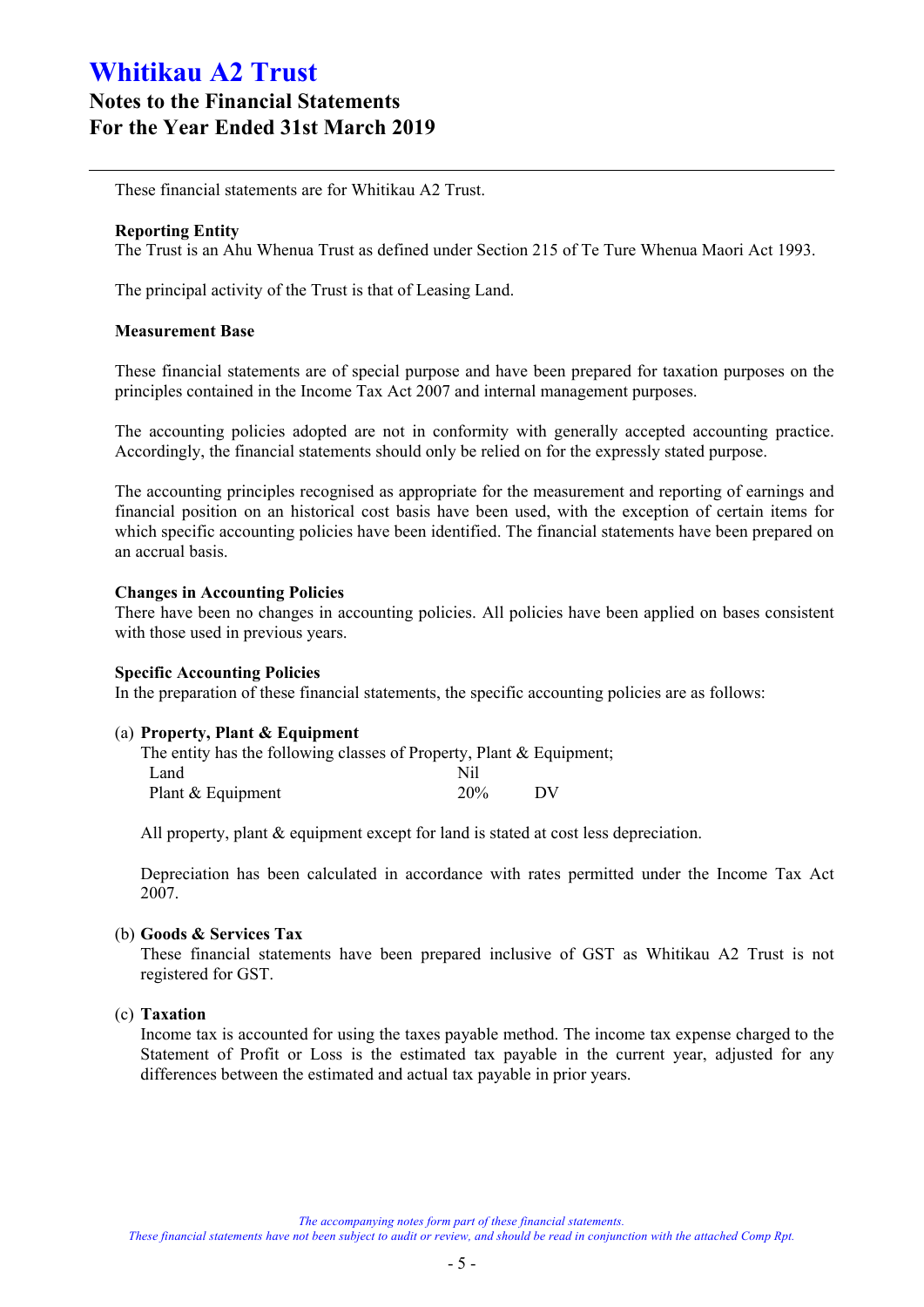## **Notes to the Financial Statements For the Year Ended 31st March 2019**

## (d) **Revenue**

Sales of goods are recognised when they have been delivered and accepted by the customer.

Interest income is recognised using the effective interest method.

### (e) **Receivables**

Receivables are stated at their estimated realisable value. Bad debts are written off in the year in which they are identified.

## (f) **Going Concern**

These financial statements have been prepared on the basis that the trust is a going concern.

## 1. **AUDIT**

These financial statements have not been audited.

## 2. **CONTINGENT LIABILITIES**

At balance date there are no known contingent liabilities (2018:\$0). Whitikau A2 Trust has not granted any securities in respect of liabilities payable by any other party whatsoever.

## 3. **BENEFICIARIES EQUITY**

| Original Capital              | 460,000 | 460,000 |
|-------------------------------|---------|---------|
| Retained Earnings (Pre 2004)  | 26.556  | 26.556  |
| Retained Earnings (Post 2004) | 115.100 | 89,992  |
|                               | 601,656 | 576,548 |

## **Retained Earnings (Pre 2004)**

The Trust elected to join the Maori Authority Regime for tax purposes from 1 April 2004. Distributions to members from income retained prior to the 2004-2005 income year will be treated as non-taxable distributions in the hands of members.

| Opening balance for the year                                           | 26.556                   | 26,956 |
|------------------------------------------------------------------------|--------------------------|--------|
| Tangi Grant Paid                                                       | $\overline{\phantom{a}}$ | (400)  |
| Closing balance for the year                                           | 26.556                   | 26,556 |
|                                                                        |                          |        |
| $\mathbf{A}$ $\mathbf{A}$ $\mathbf{A}$<br>$\blacksquare$<br>$\sqrt{1}$ |                          |        |

## **Retained Earnings (Post 2004)** Retained Earnings (Post 2004) 89,992 65,125 Net Surplus/(Deficit) for the year 25,108 24,867 Closing Balance 115,100 89,992

### 4. **RELATED PARTIES**

There were no transactions with related parties requiring disclosure.

### 5. **SECURITIES AND GUARANTEES**

There was no overdraft as at balance date nor was any facility arranged.

## 6. **TAXATION**

|                         | 2019   | 2018   |
|-------------------------|--------|--------|
|                         |        |        |
| Surplus before taxation | 30,434 | 30,142 |

*The accompanying notes form part of these financial statements.*

*These financial statements have not been subject to audit or review, and should be read in conjunction with the attached Comp Rpt.*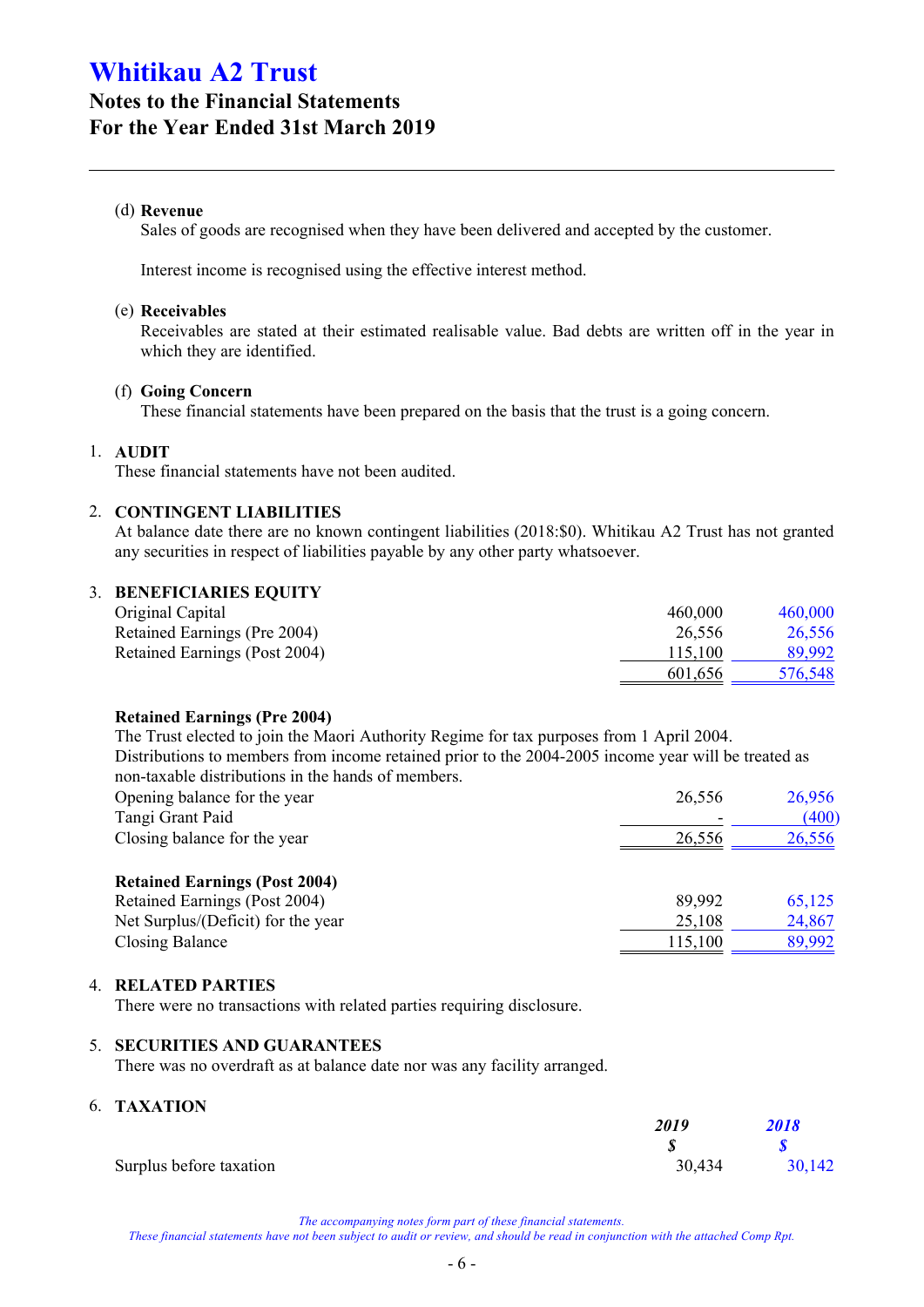## **Notes to the Financial Statements For the Year Ended 31st March 2019**

|    | Taxable Income                                  | 30,434                     | 30,142    |
|----|-------------------------------------------------|----------------------------|-----------|
|    | Taxation Charge @ 17.5%                         | 5,326                      | 5,275     |
|    | Tax Adjustments                                 | (36)                       |           |
|    | <b>RWT</b> Paid                                 | (449)                      | (453)     |
|    | Provisional Tax paid                            | (3,338)                    | (1,889)   |
|    | Tax to Pay/(Refund Due)                         | 1,503                      | 2,933     |
|    | <b>MAORI AUTHORITY CREDIT ACCOUNT</b><br>(MACA) |                            |           |
|    | <b>Imputation Credit Account</b>                | 18,270                     | 12,841    |
|    | Taxation                                        | 6,308                      | 4,977     |
|    | <b>RWT</b> Paid                                 | 449                        | 453       |
|    | Closing Balance at 31/03/2019                   | 25,027                     | 18,271    |
| 7. | <b>PROPERTY, PLANT &amp; EQUIPMENT</b>          |                            |           |
|    |                                                 | 2019                       | 2018      |
|    |                                                 | $\boldsymbol{\mathcal{S}}$ | \$        |
|    | Land                                            |                            |           |
|    | At cost                                         | 460,000                    | 460,000   |
|    |                                                 | 460,000                    | 460,000   |
|    | Plant & Equipment                               |                            |           |
|    | At cost                                         | 1,300                      | 1,300     |
|    | Less accumulated depreciation                   | (1,097)                    | (1,046)   |
|    |                                                 | 203                        | 254       |
|    | Current year depreciation                       | 51                         | 64        |
|    |                                                 | 51                         | 64        |
|    | <b>Total Property, Plant &amp; Equipment</b>    | \$460,203                  | \$460,254 |
|    | <b>Total Depreciation for the year</b>          | \$51                       | \$64      |
|    |                                                 |                            |           |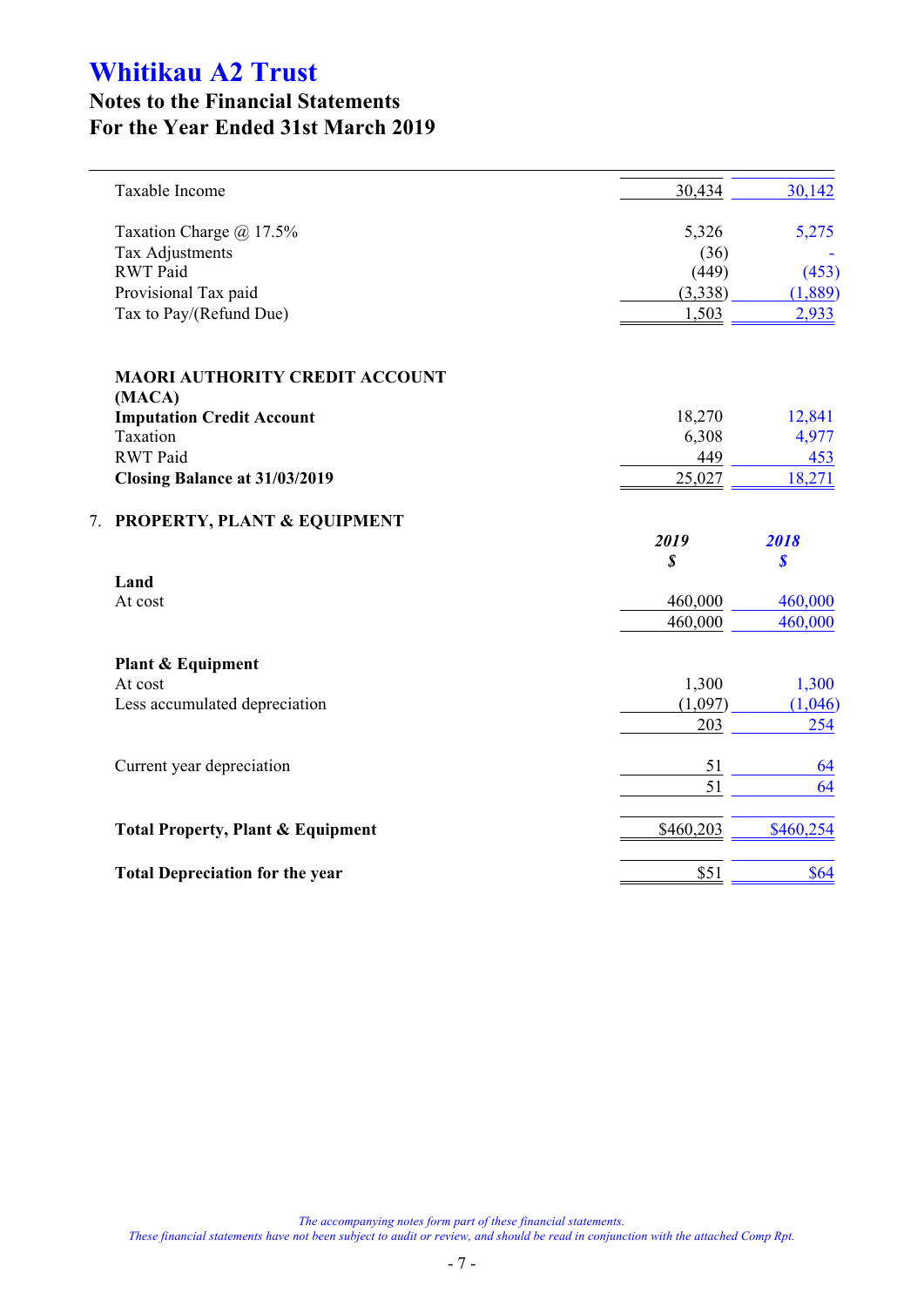## **Depreciation Schedule For the Year Ended 31st March 2019**

|                              | Private | Cost    | <b>Book</b><br>Value | Additions | Gain/Loss<br>on | Capital | $---$ Depreciation $---$ |                | Accum<br>Deprec | <b>Book</b><br>Value |
|------------------------------|---------|---------|----------------------|-----------|-----------------|---------|--------------------------|----------------|-----------------|----------------------|
| Asset                        | Use     | Price   | 01/04/2018           | Disposals | Disposal        | Profit  | Mth<br>Rate              | S.             | 31/03/2019      | 31/03/2019           |
| <b>LAND</b>                  |         |         |                      |           |                 |         |                          |                |                 |                      |
| Motu Road, Opotiki           |         | 460,000 | 460,000              |           |                 |         | 12 0.0% DV               | $\overline{0}$ | $\overline{0}$  | 460,000              |
| Sub-Total                    |         | 460,000 | 460,000              |           |                 |         |                          |                |                 | 460,000              |
| <b>PLANT &amp; EQUIPMENT</b> |         |         |                      |           |                 |         |                          |                |                 |                      |
| 10hp Deisel Generator        |         | 1,300   | 254                  |           |                 |         | 12 20.0% DV              | 51             | 1,097           | 203                  |
| Sub-Total                    |         | 1,300   | 254                  |           |                 |         |                          | 51             | 1,097           | 203                  |
| <b>TOTAL</b>                 |         | 461,300 | 460,254              |           |                 |         |                          | 51             | 1,097           | 460,203              |